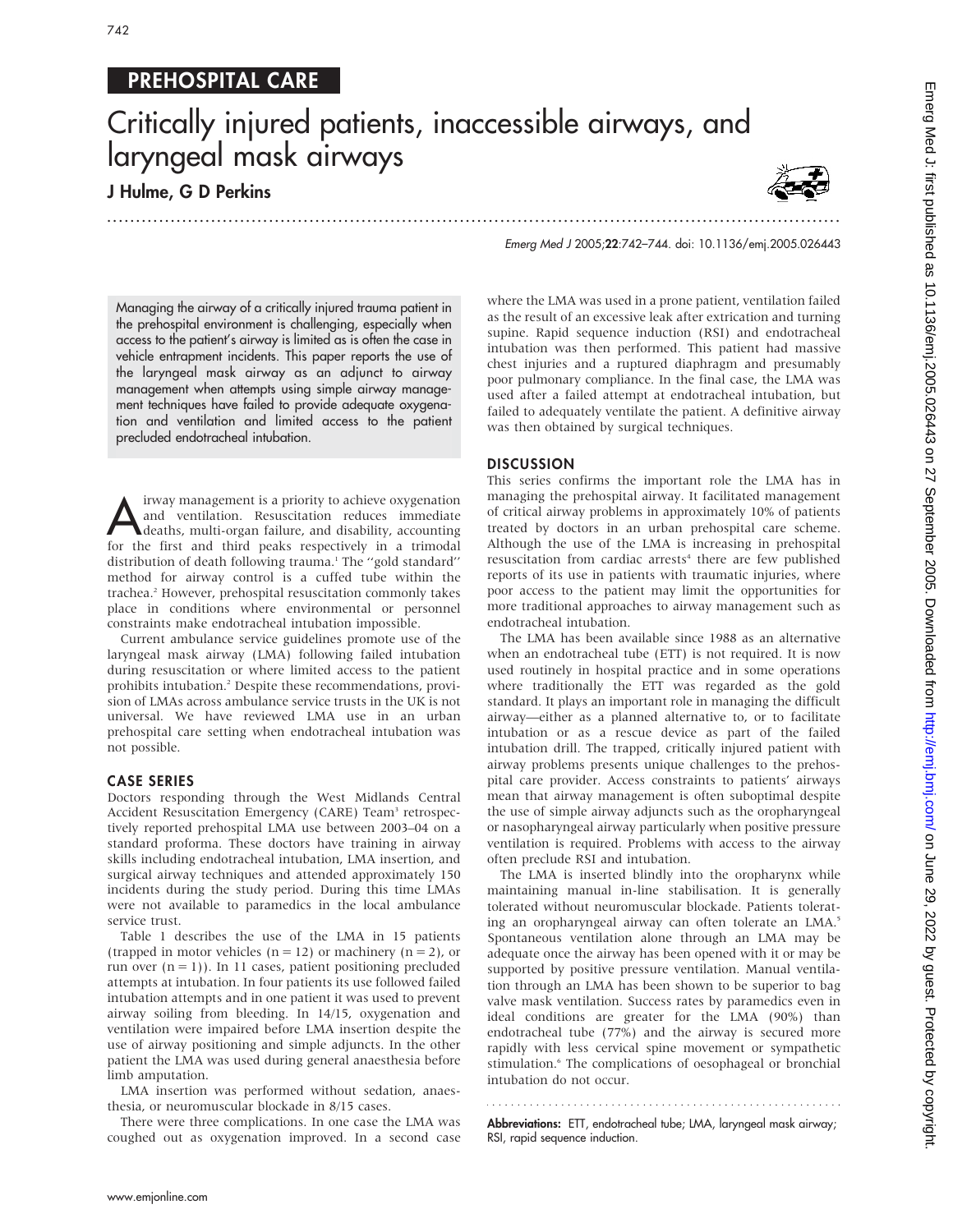|   |                          | Sex Age Scenario             | Clinical<br>condition                | Indication for LMA                                         | Anaesthesia/<br>muscle relaxants for<br>insertion | <b>Complications management</b>                     | <b>Further</b>              |
|---|--------------------------|------------------------------|--------------------------------------|------------------------------------------------------------|---------------------------------------------------|-----------------------------------------------------|-----------------------------|
| M | 20                       | Vehicle<br>entrapment airway | Obstructed                           | Limited access                                             | No                                                | <b>No</b>                                           | ETT after<br>extrication    |
| F | 80                       | Vehicle<br>entrapment arrest | Respiratory                          | Limited access<br>Unable to ventilate<br>with bag and mask | No                                                | No                                                  | $ETT$ after<br>extrication  |
| M | 20                       | Vehicle<br>entrapment arrest | Respiratory                          | Limited access<br>Unable to ventilate<br>with bag and mask | No                                                | No                                                  | ETT in A&E                  |
| M | 36                       | Vehicle<br>entrapment arrest | Respiratory                          | Limited access<br>Unable to ventilate<br>with bag and mask | No                                                | Failed 1st<br>attempt,<br>successful 2nd<br>attempt | ETT in A&E                  |
| M | $\overline{\phantom{0}}$ | Vehicle<br>entrapment airway | Obstructed                           | Limited access                                             | No                                                | No                                                  | ETT in A&E                  |
| M | 55                       | Vehicle<br>entrapment airway | Obstructed                           | Failed intubation                                          | Yes                                               | No                                                  | Tracheostomy in<br>A&E      |
| M | 55                       | Vehicle<br>entrapment airway | Obstructed                           | Limited access                                             | No                                                | No                                                  | ETT in A&E                  |
| M | 32                       | Hit and run Obstructed       | airway                               | Limited access                                             | No                                                | Coughed out<br><b>LMA</b>                           | ETT in A&E                  |
| M | 50                       | Vehicle<br>entrapment airway | Obstructed                           | Limited access                                             | Yes                                               | N <sub>o</sub>                                      | ETT in A&E                  |
| M | 30                       | Vehicle<br>entrapment airway | Obstructed                           | Limited access                                             | No                                                | Large leak<br>when supine<br>Required<br>intubation | ETT after<br>extrication    |
| M | 33                       | Vehicle<br>entrapment airway | Obstructed                           | Limited access                                             | Yes                                               | No                                                  | ETT in A&E                  |
| M | 50                       | machinery for                | Trapped in Anaesthesia<br>amputation | Difficult patient<br>position                              | Yes                                               | No                                                  | $ETT$ in $A+E$              |
| M | 30                       | Vehicle<br>entrapment airway | Obstructed                           | Failed intubation                                          | Yes                                               | <b>No</b>                                           | ETT in A&E                  |
| M | 55                       | Vehicle<br>entrapment airway | Obstructed                           | Failed intubation                                          | Yes                                               | <b>No</b>                                           | Tracheostomy in<br>A&E      |
| F | 18                       | Vehicle<br>entrapment airway | Obstructed                           | Failed intubation                                          | Yes                                               | Could not<br>ventilate                              | Surgical airway at<br>scene |

There are limitations. Prehospital LMA success rates are lower than those seen in the hospital cardiac arrest or elective surgical patient; probably because of the less controlled environment, the presence of intact airway reflexes, or maxillofacial injuries.7 Tolerance can be facilitated with sedation, or paralysis if used after failed intubation. It may not protect against aspiration hence full stomachs are a contraindication to elective use. However, the incidence of aspiration with the LMA may be overstated and is less than when intubation is preceded by bag and mask use.<sup>8</sup> LMAs can reduce soiling from upper airway bleeding.<sup>9</sup> High airway pressures ( $>$ 20 cm H<sub>2</sub>0) cannot be reliably generated when ventilating through the LMA which can lead to ineffective ventilation in patients with poor respiratory compliance due to injury, concurrent disease, or body habitus. The patient with ineffective LMA ventilation due to thoracic injuries was possible to ventilate after intubation by one of the authors (JH).

An alternative to the standard LMA is the ProSeal LMA. This has a separate channel in addition to the channel used for ventilation which allows escape of gastric contents and reduces stomach insufflation. It has a second cuff to improve the seal, is easy to insert, provides better ventilation if airway pressures are higher, and reduces risk of pulmonary aspiration.10 It may be a superior device for prehospital patients.

In this series, the LMA was replaced following extrication in three cases despite working adequately in two. It is unclear when an LMA should be exchanged for an endotracheal tube. We suggest that if working well, exchange is performed in the emergency department where good

lighting and positioning, easily accessible equipment, and experienced staff make intubation a more achievable ''gold standard''.

In conclusion, this case series reports the successful use of the LMA by UK immediate care doctors when attempts to manage the airway using simple adjuncts failed or access to perform RSI and intubation had been difficult or unsuccessful.

Most patients did not require anaesthesia or neuromuscular blockade for the LMA to be used successfully and insertion would have been possible by the ambulance crew already on scene. Successful use following failed intubation during RSI simulates use during cardiac arrest, when airway reflexes are absent, and re-enforces existing recommendations.

The frequency with which the LMA was used to manage critical airway problems supports the expansion of LMA use throughout ambulance service trusts. Immediate care doctors should be familiar with the LMA in these situations and as a successful device following sedation or anaesthesia, especially after failed intubation.

#### ACKNOWLEDGEMENTS

The authors thank doctors within the West Midlands CARE team for providing details of the clinical cases presented in this report: Keith Porter, Nick Sherwood, Matt Robbins, Jonathan Leach, Adrian Noon, Ken Deacon.

#### Authors' affiliations .....................

J Hulme, University Hospital Birmingham NHS Trust, Selly Oak Hospital, Birmingham, UK